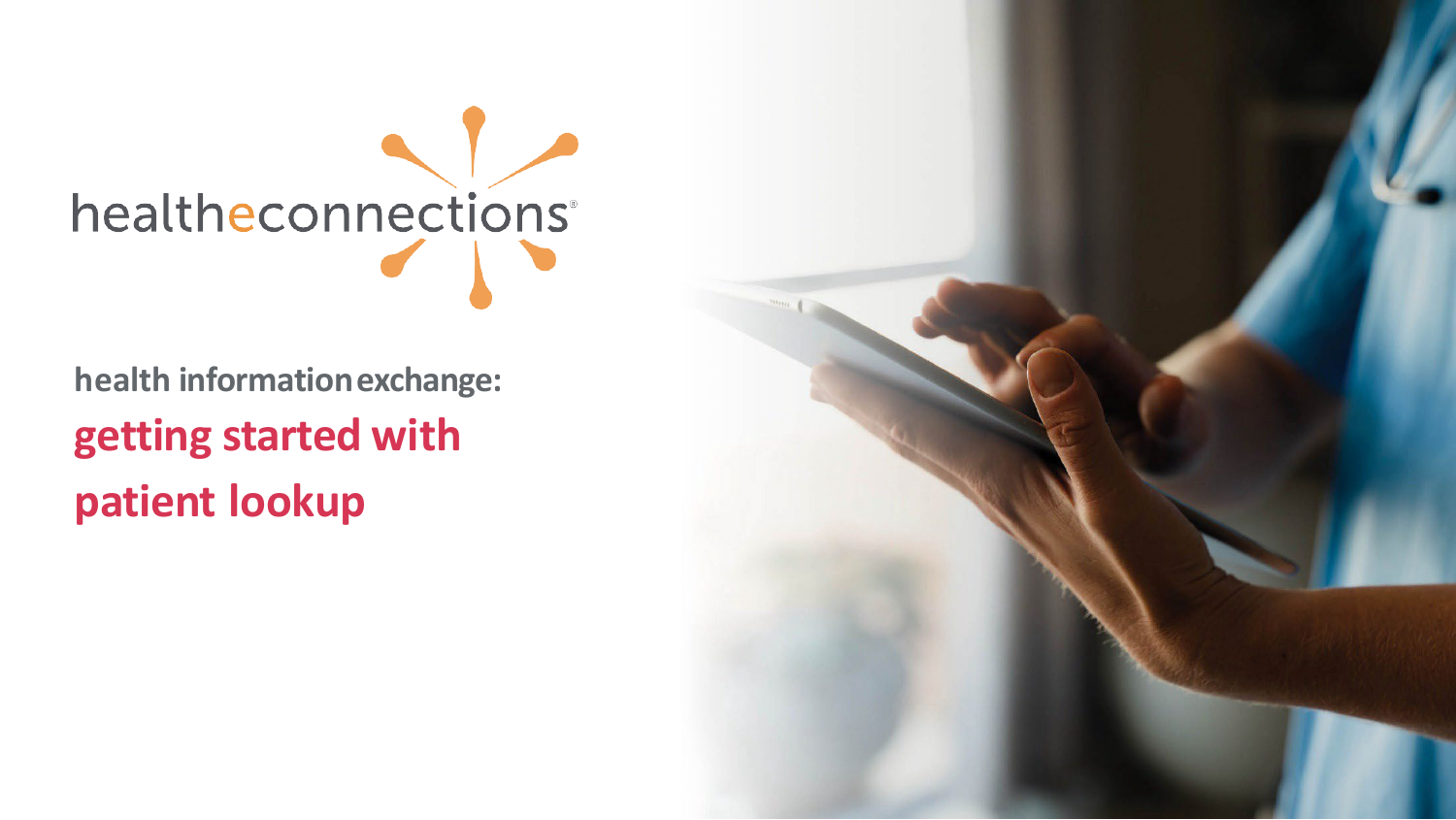# **table of contents**

 $\overline{\mathbf{3}}$ **3456789** What is Health Information Exchange? Participation & Data Contribution 4 5 Information Security 6 HealtheConnections Services 7 Getting into Patient Lookup 8 Access at Multiple Organizations 9 Protected Health Information (PHI) **10** HIPAA & the HIE **11** Understanding Patient Consent Consent Values **12 13** Emergency Access: Break the Glass **14** Community‐Wide Deny **15** Who Can Sign Consent? **16** Minor‐Consented Services **17** Consent Exceptions Capturing and MaintainingConsent **18 19** Accessing HealtheConnections **20** Support **21 -22** Thank you!



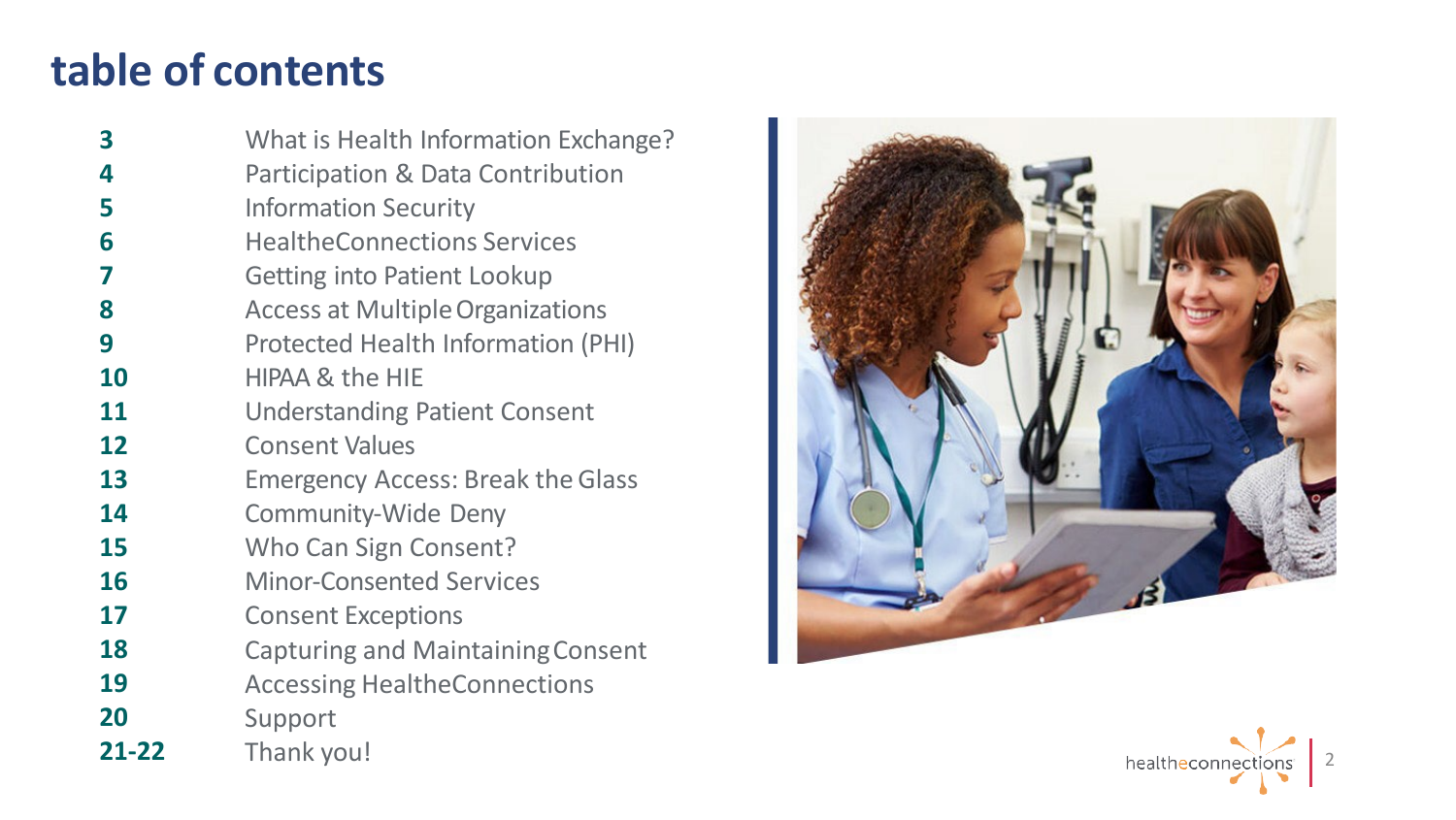# **what is the HealtheConnections HIE?**

**Health information exchange (HIE) is the secure exchange of information across organizations and regions.** We provide the capability toelectronically move clinical information among different health care information systems.

- In operation since 2010
- No-cost HIE services readily available
- Additional analytics and incentive program consulting & resources
- On-call support team
- ImproveQuality of Care

 $\checkmark$  Improve Clinician **Experience** 

Care

 $\checkmark$  Lower Cost of  $\checkmark$  Improve Patient **Experience** 

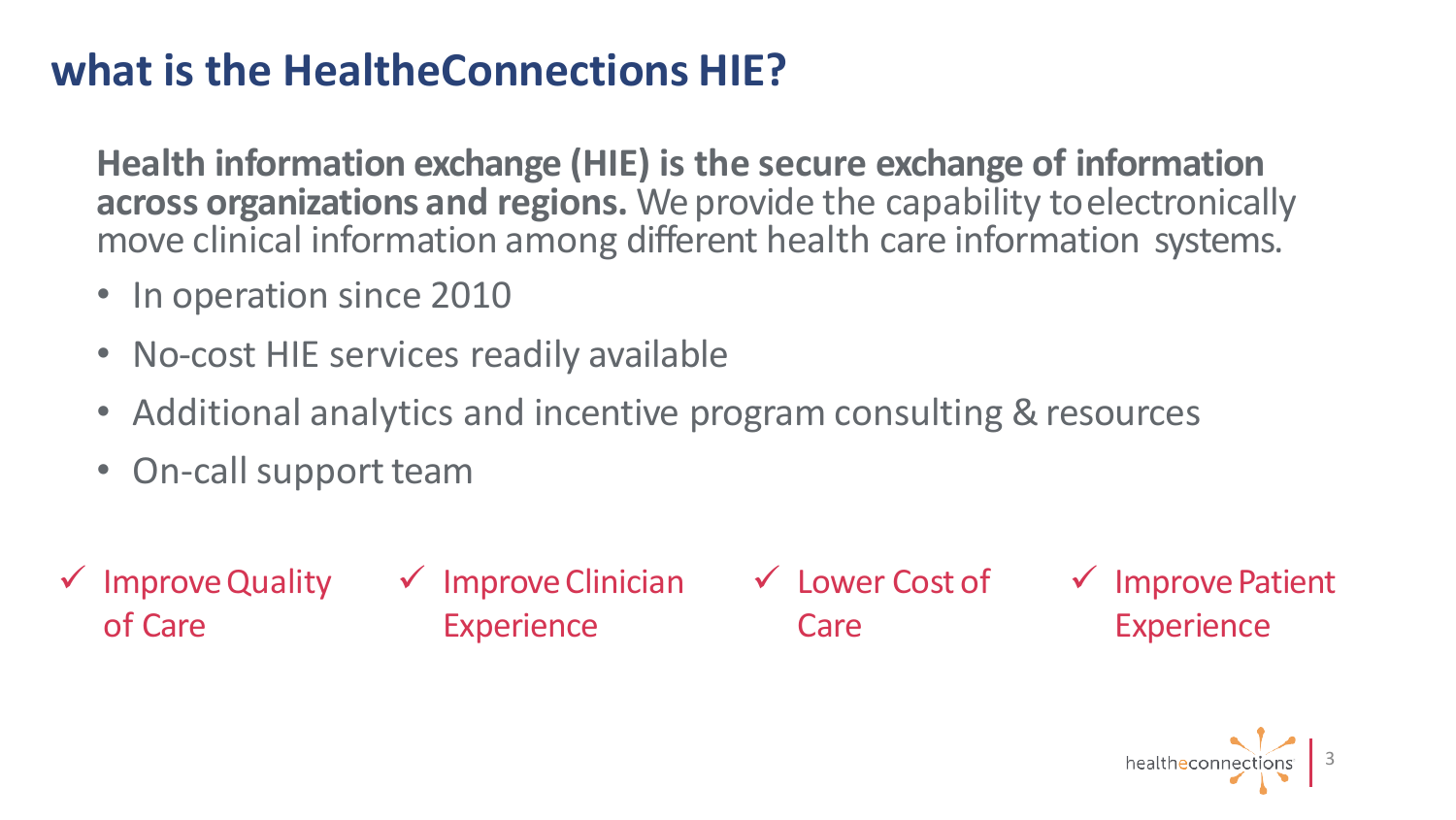# **participants and data sources**

*More than 1,600 organizationsacross 4, 300 locations areconnected!*

| 11 million<br>patients are able<br>toreceive better<br>care | 26-countyservice<br>area                                         |
|-------------------------------------------------------------|------------------------------------------------------------------|
| 420,000 unique<br>patientsaccessed<br>per month             | 4 million clinical<br>summary<br>documentsreceived<br>each month |
| More than 650<br>organizations<br>providing data            |                                                                  |



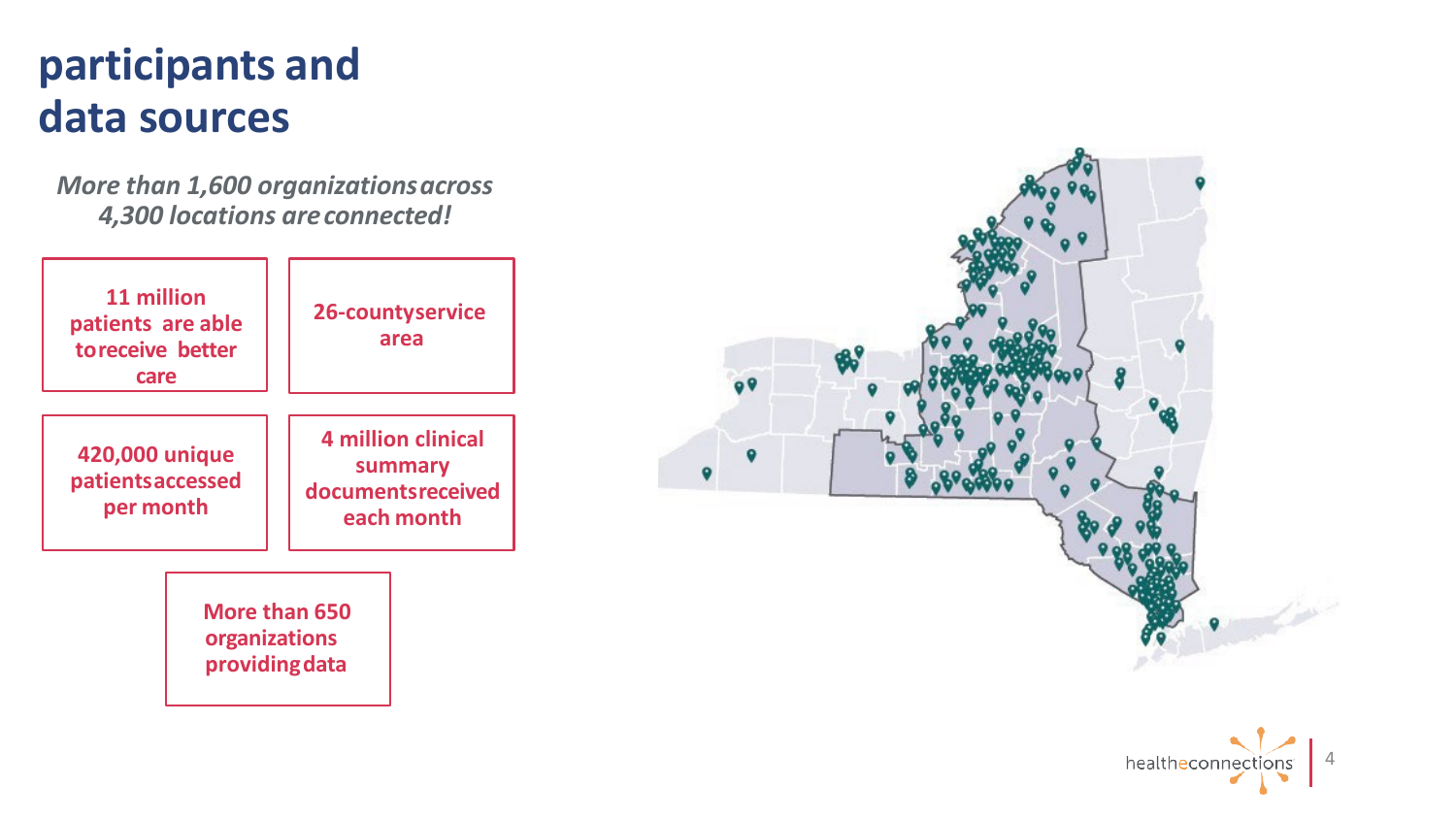# **information security**

## **Patient and provider security is our toppriority.**

Audits are conducted regularly to ensure patient and provider security.

- Emergency Access: Break the Glass
- At patient request
- State-mandated periodic access reports
- …and more



Achieved HITRUST security certification with MARS‐E requirements for myConnections portal, NextGen/Mirth HIE, and supporting infrastructure.

Learn more about HITRUST**[here.](https://hitrustalliance.net/)**

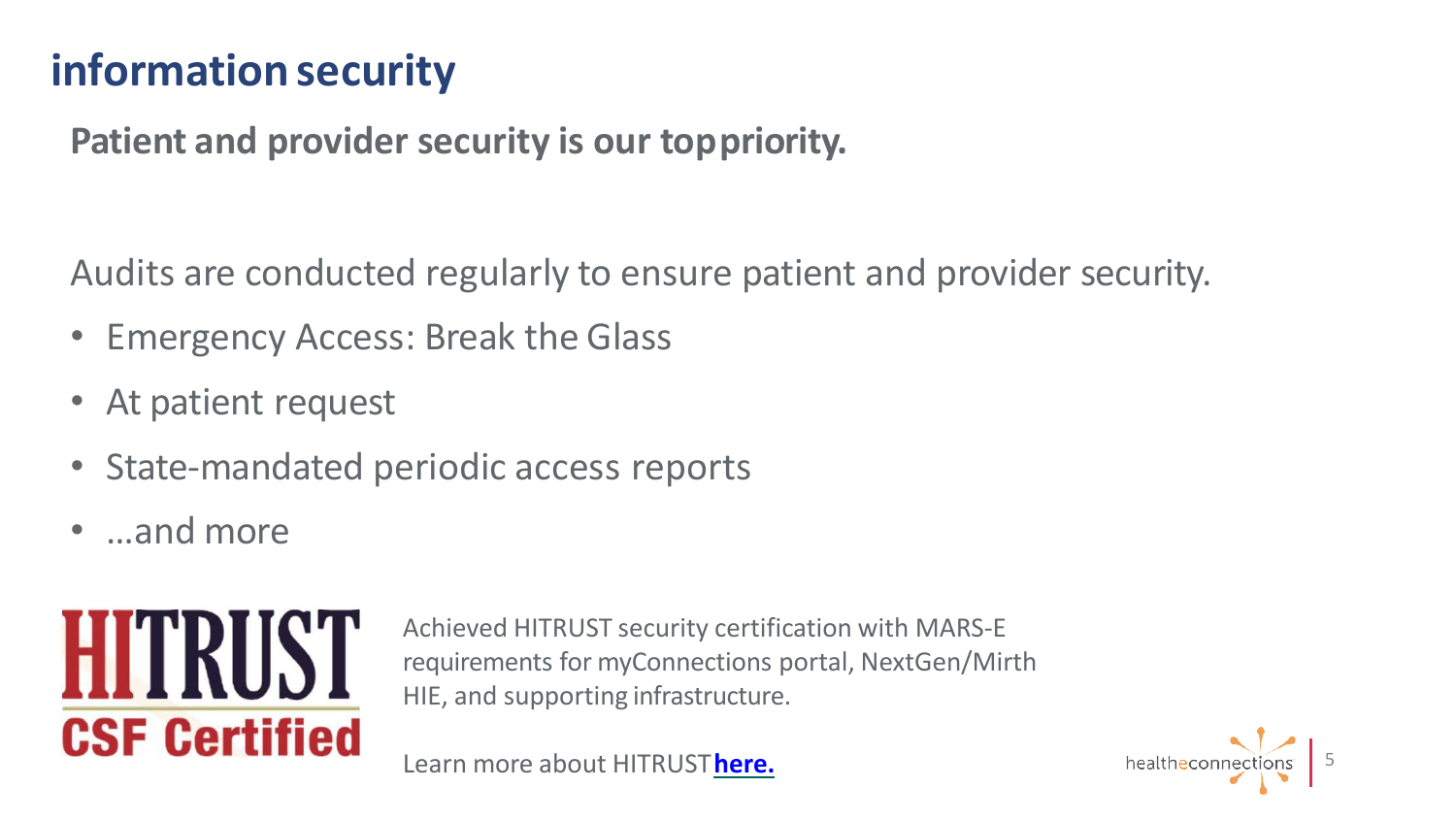# **healtheconnectionsservices**



## Patient Lookup

Real‐time patient records at the touch of a button

#### Image Exchange

Diagnostic‐quality images through our universal viewer or your own system

## Query‐Based Exchange

Access information in state and from national databases

#### myResults

View labs, rads, and reports on your patients quickly and easily

## myAlerts

Clinical alerts for hospitaland ED admits, discharges and transfers

## Results Delivery

Receive labs, rads, and reports directly into your EHR

## Direct Mail

HIPAA‐compliant secure mail & national providerdirectory

## myData

Dashboards that allowusers to better understand their patient profiles

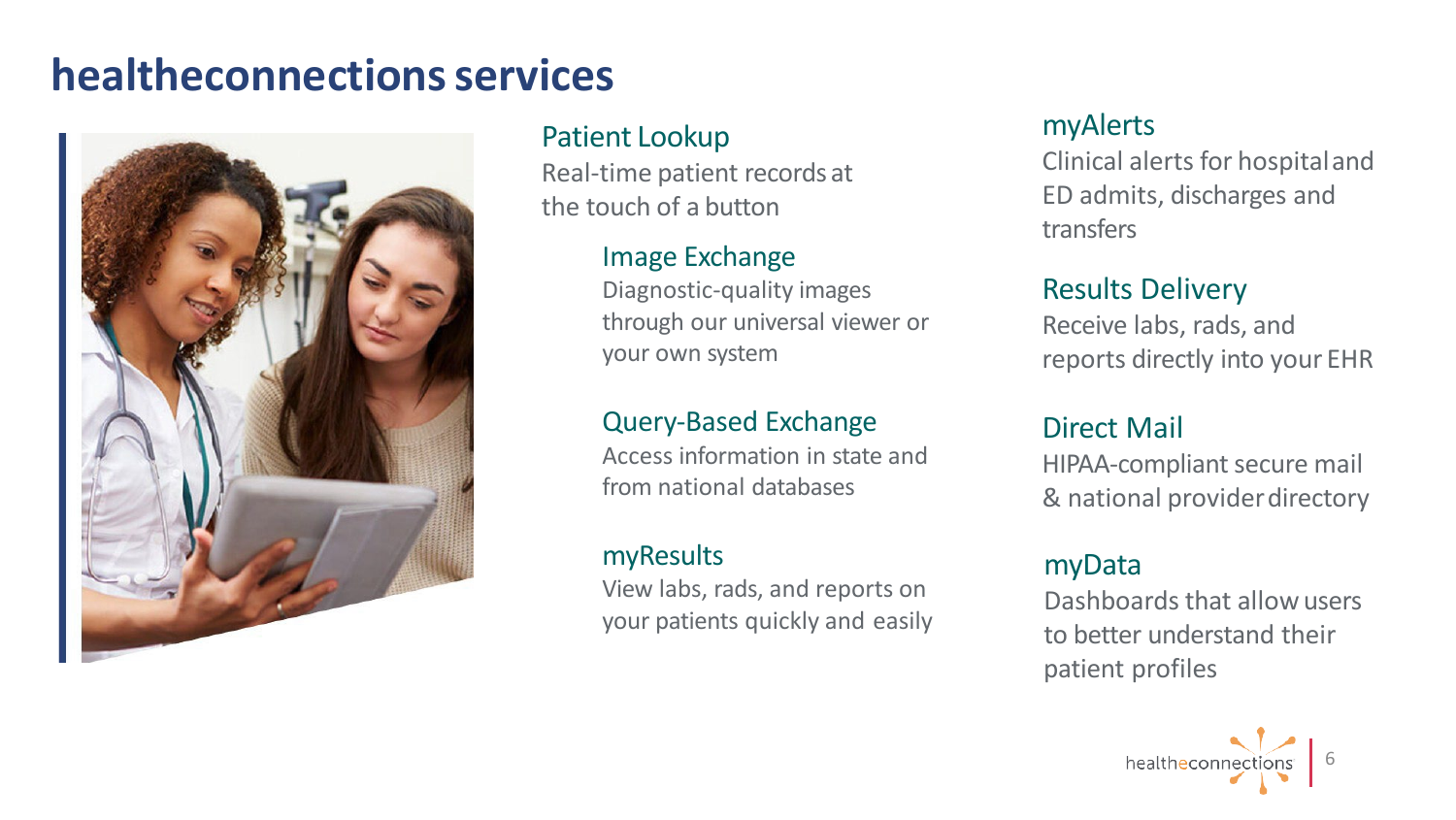# **gaining access to patient lookup**

**To become an authorized user, you must:**

- 1. Complete this training
- 2. Fill out the **[user form](https://hec2021.flywheelsites.com/wp-content/uploads/2021/09/Authorized-User-Certification-and-Application_09_10_2021.pdf)**, located on the training & documents section of our **[website](https://www.healtheconnections.org/)**
- 3. Submit your form to your RHIO Administrator a RHIO Administrator is an appointed contact between your organization and HealtheConnections
- 4. Receive an email from HEC with your login information
- 5. Start using the portal!

If you have any questions during this self‐training, please reach out to your RHIO Administrator or contact us directly at**[support@healtheconnections.org](mailto:support@healtheconnections.org)**

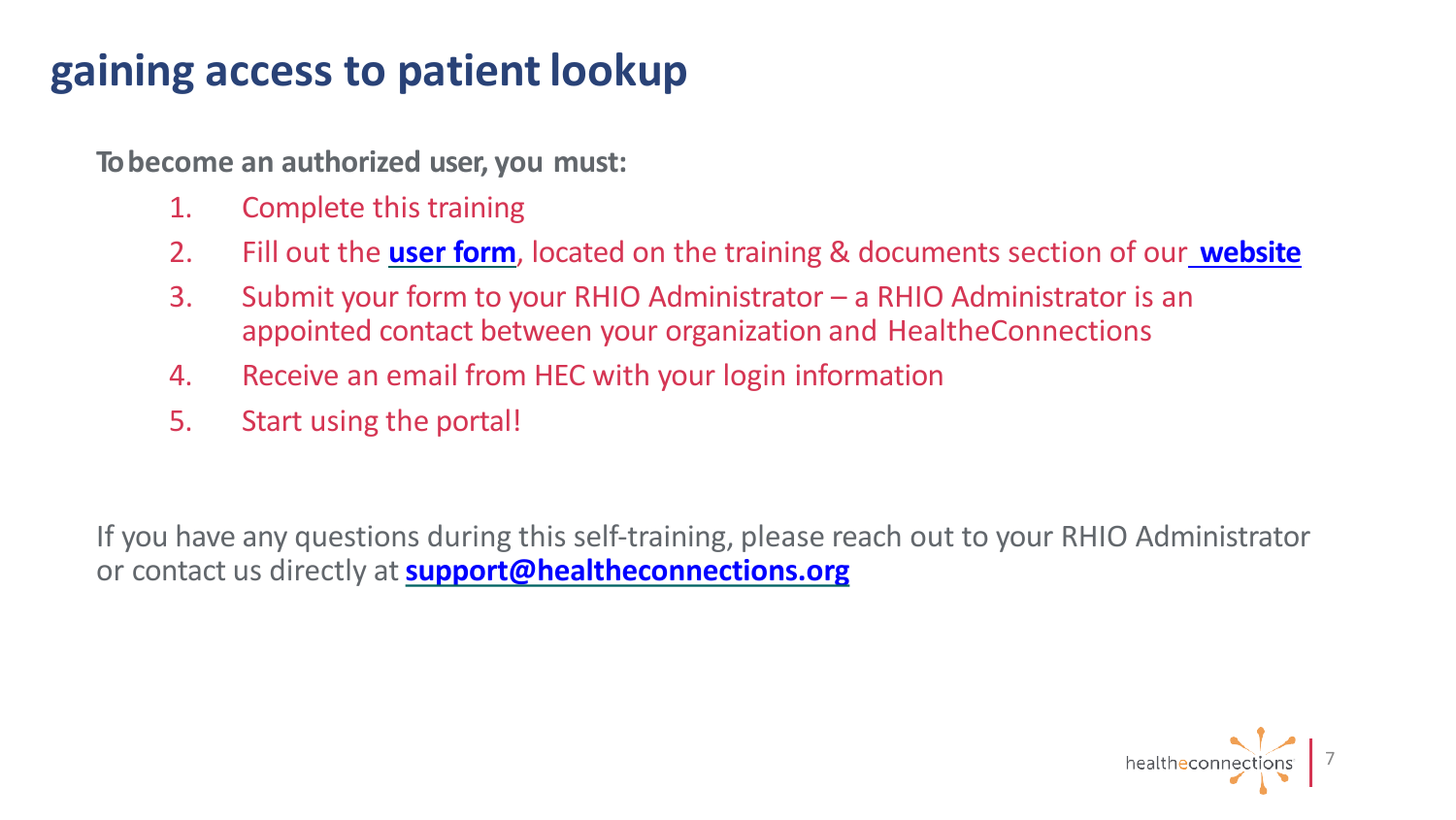# **if you work at multipleorganizations…**

…you will only need one username and password with multiple patient lookup badges on your dashboard.

**It is extremely important to choose the correct organization's badge when using patient lookup.**

- Maintain an audit trail
- Avoid unauthorized accesses

Remember, patient consent only applies to the organization at which it was given.

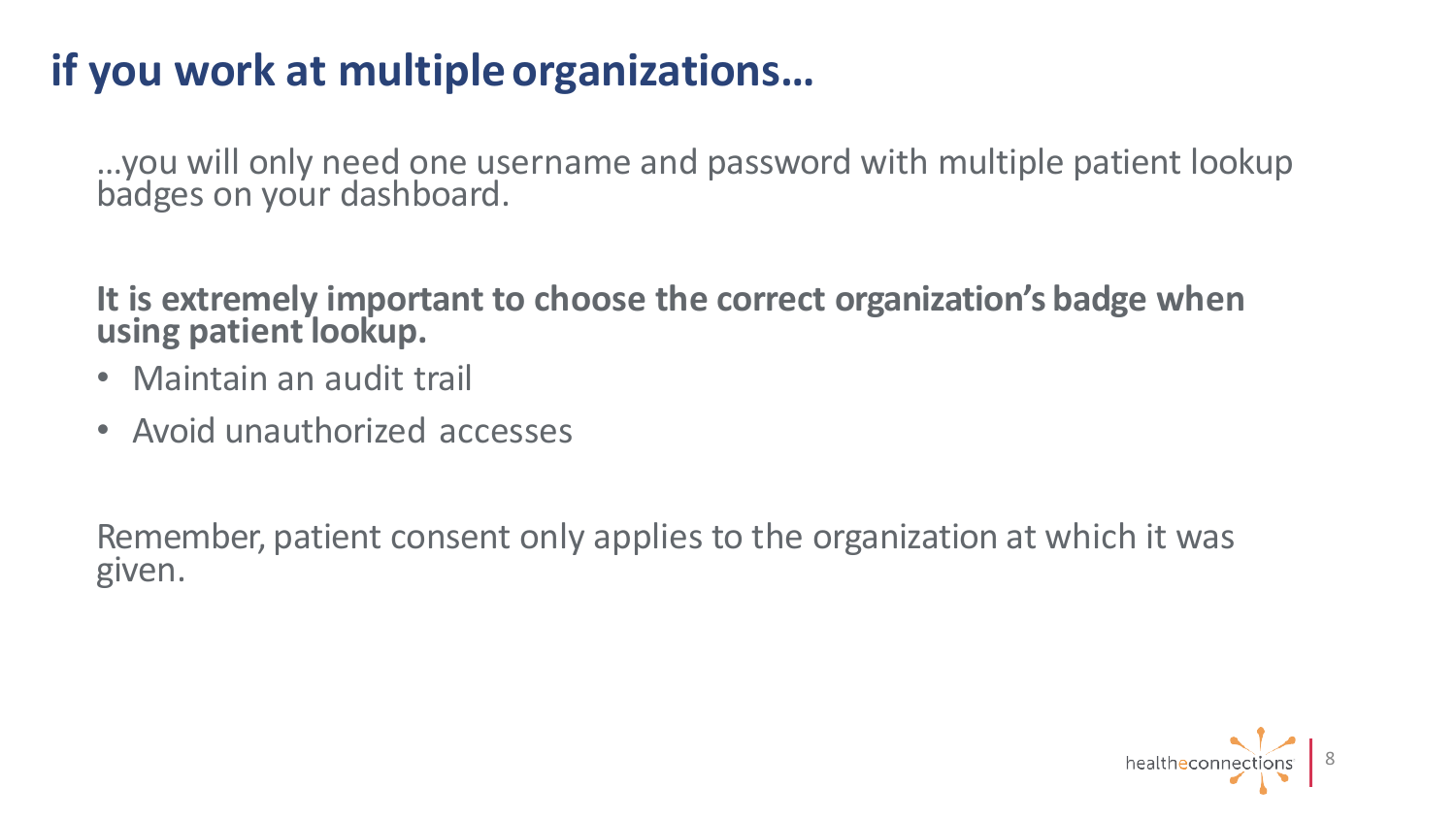# **protected health information (PHI)**

Protected Health Information (PHI) is any information about an individual's health status, provision of health care, or payment for health care.

In addition, there are health conditions that are classified as sensitive data including, but not limited to:

- Substance Use Disorder (42 CFR Part 2)
- Birth Control and abortion (family planning)
- Genetic (inherited) diseases or tests
- HIV/AIDS
- Mental health conditions
- Sexually transmitted diseases

**Redisclosure Notice**: Any patient records that are accessed through HealtheConnections' health information exchange are subject to all applicable federal and state laws for redisclosure, including but not limited to Minor Consented Services, Substance Use Disorder, HIV/AIDS, Mental Health, and Developmental Disabilities. If such information is present in the HIE, law prohibits you from making any further disclosure of this information without the written consent of the person to whom it pertains. A general authorization for the release of medical or other information is NOT sufficient for this purpose. As an authorized user of the HIE, you are responsible for understanding and following the applicablelaws.

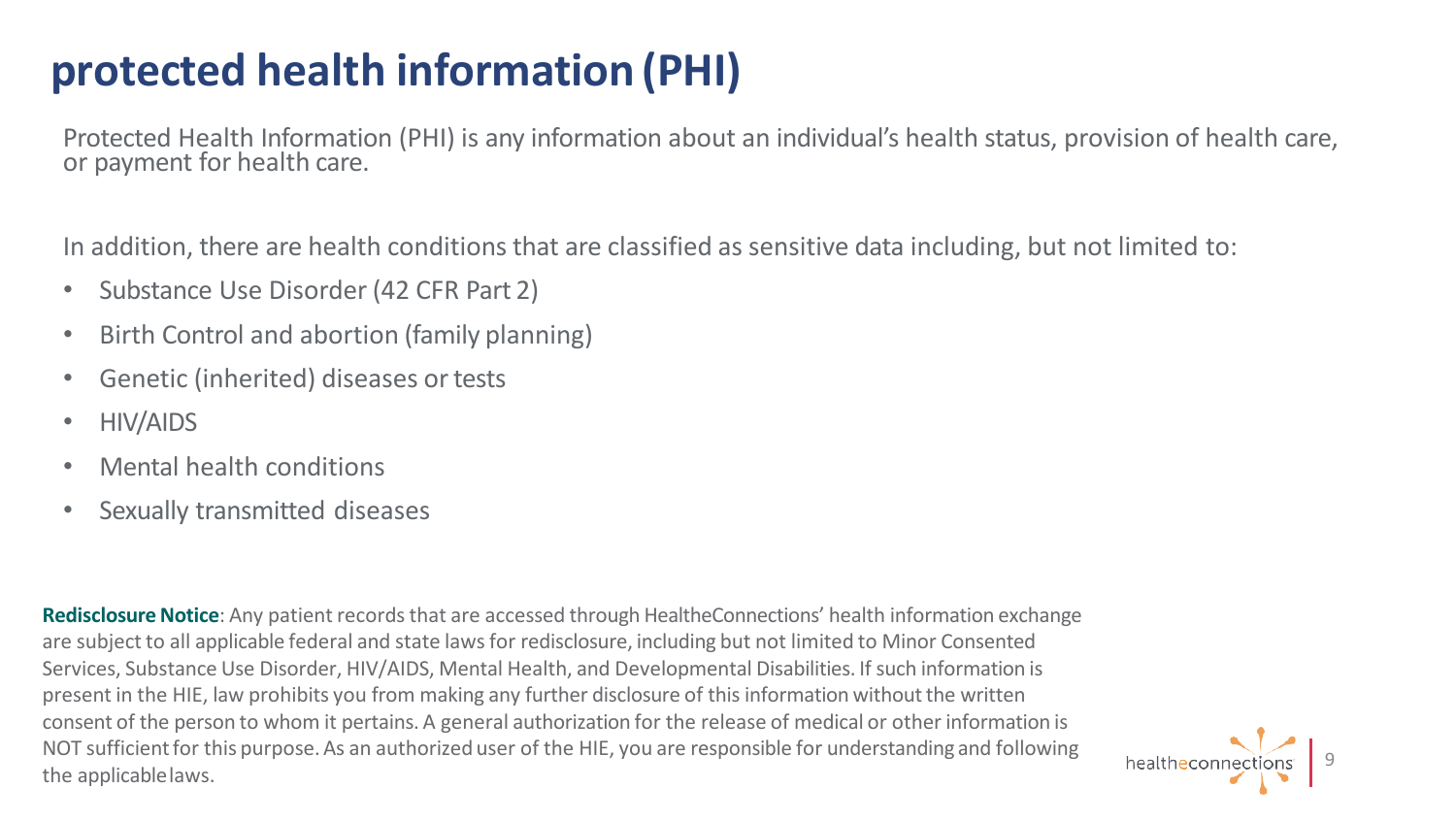## **HIPAA**

HIPAA privacy and security rules must be followed for using the HIE, including, but not limited to, rules such as:

- Minimum necessary access
- Redisclosure requirements (state and federal)
- Do not share login credentials with anyone
- Do not look up yourself, family members, friends, neighbors, or anyone that you do not have a treating relationship with

PHI should be securely shared using one of the following methods:

- Direct Mail
- Fax
- Encrypted or password protected email

Get more information about HIPAA policy **[here.](https://www.hhs.gov/hipaa/for-professionals/privacy/index.html#%3A%7E%3Atext%3DThe%20HIPAA%20Privacy%20Rule%20establishes%2Ccare%20providers%20that%20conduct%20certain)**

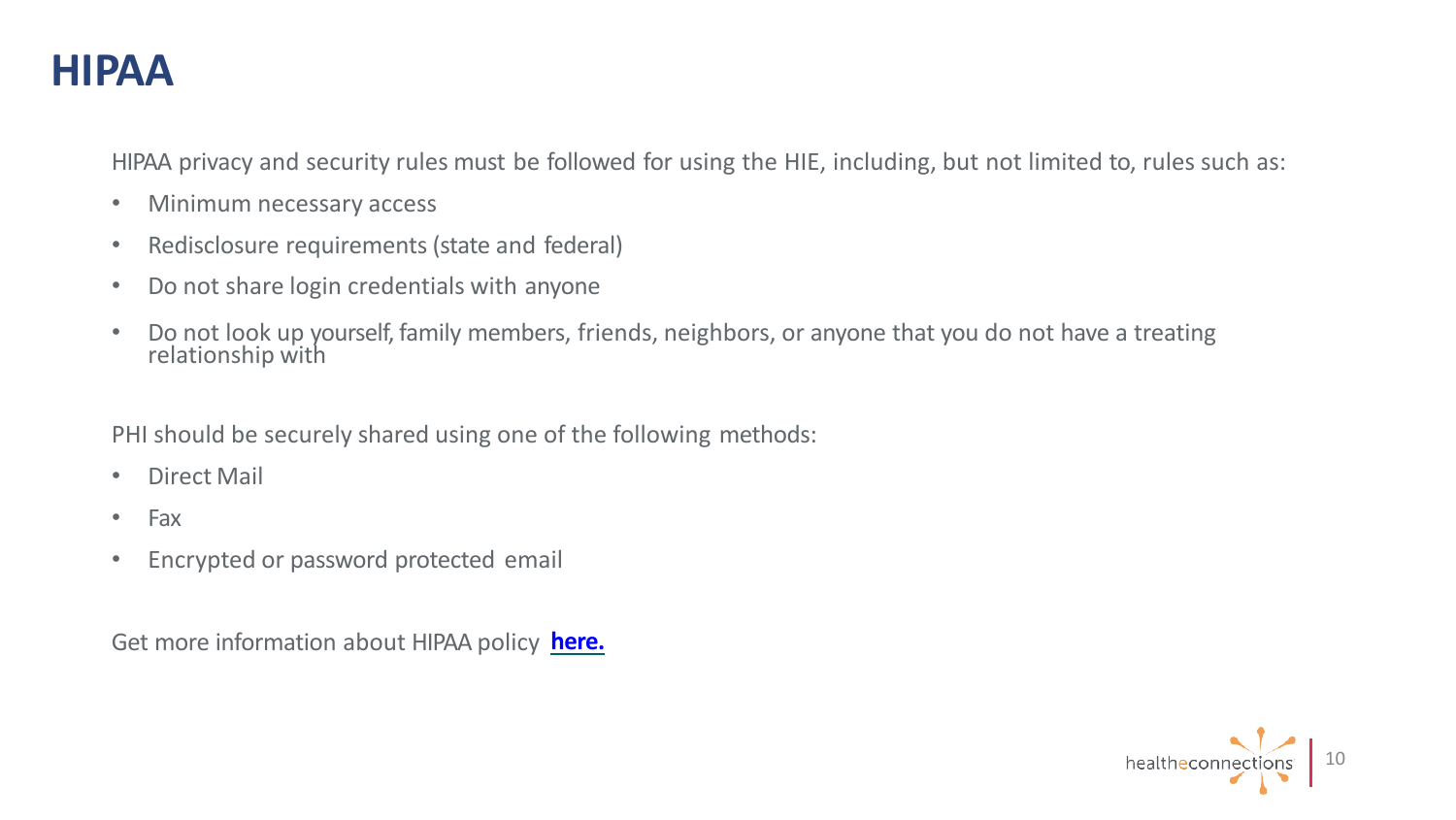# **understanding patient consent**

NYS law requires that Participating Organizations obtain a patient's consent before viewing their PHI for non-emergency treatment

- HIE records may only be viewed for patients who provide an affirmative consent
- A patient's consent applies only to the Participating Organization that collected the consent form, not to all Participating Organizations
	- Patients only need to provide consent **one time**
	- A patient may change their consent option at any time by filling out a new consentform
- With the appropriate security role, any authorized user may access an affirmative‐ consenting patient's health record
- Providers cannot refuse treatment to patients based on willingness to provide consent
- For more information on how to talk to your patients about consent, visit our FAQpage



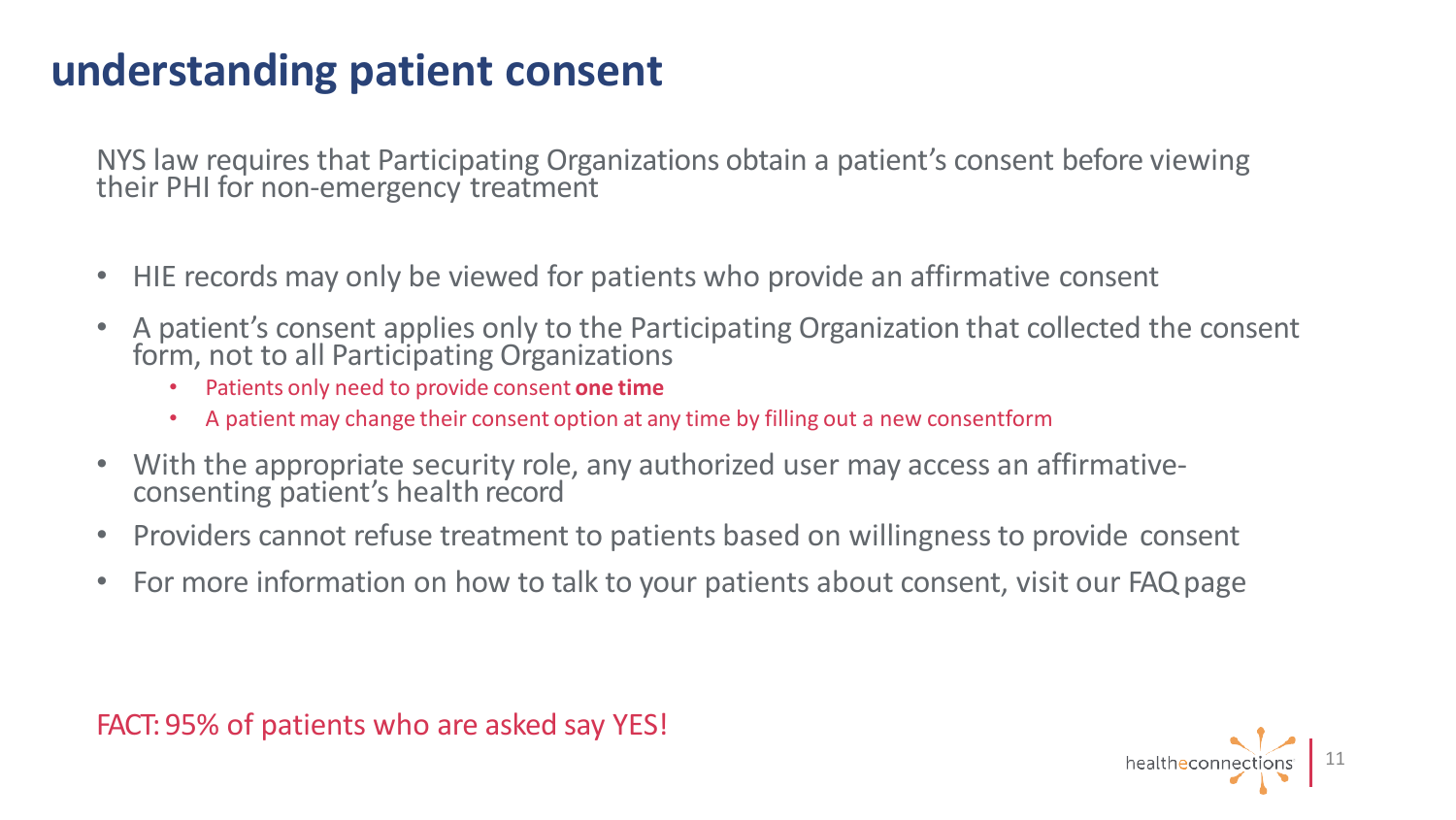## **consent values**

**I GIVE CONSENT** for the Provider Organization or Health Planto access ALL of my electronic health information through HealtheConnections to provide health care services (including emergency care)

#### **I DENY CONSENT EXCEPT IN A MEDICAL EMERGENCY\*** forthe

Provider Organization to access my electronic health information through HealtheConnections

**I DENY CONSENT** for the Provider Organization or Health Plan to access my electronic health information through HealtheConnections for any purpose, even in a medical emergency





*\*limited by organization and RHIO Administratorapproval*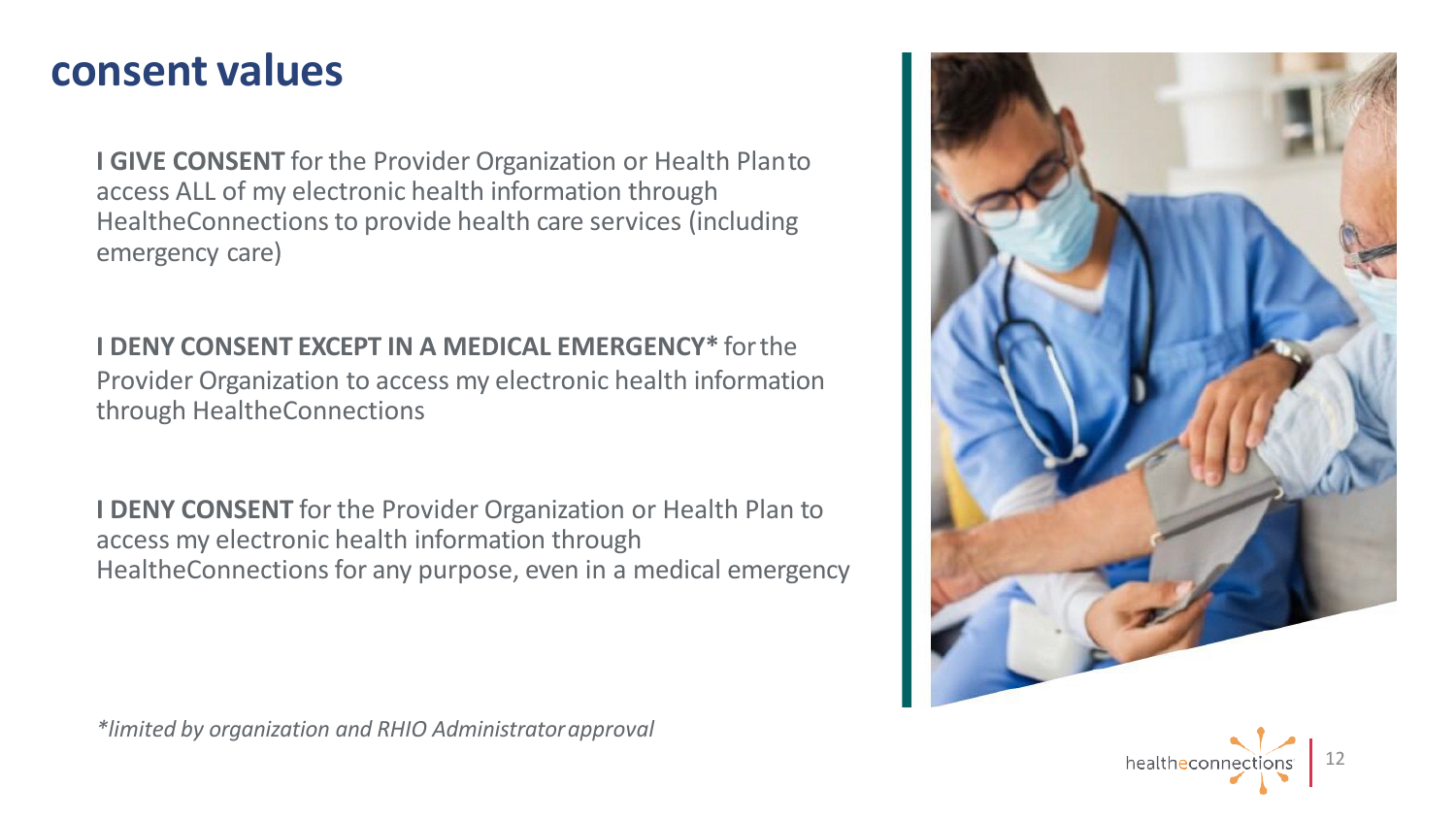# **emergency access: break the glass**

•Break the Glass is the emergency access option within the HIE. **Thisis only available to a limited number ofdesignatedproviders.**

Break the Glass is designed for:

- Emergency Departments
- Authorized hospital providers
- Other select organizations

*"Break the Glass" access may only be used to access a patient record in the case of an emergency in accordance to Public Health Law Section 2504(4)*

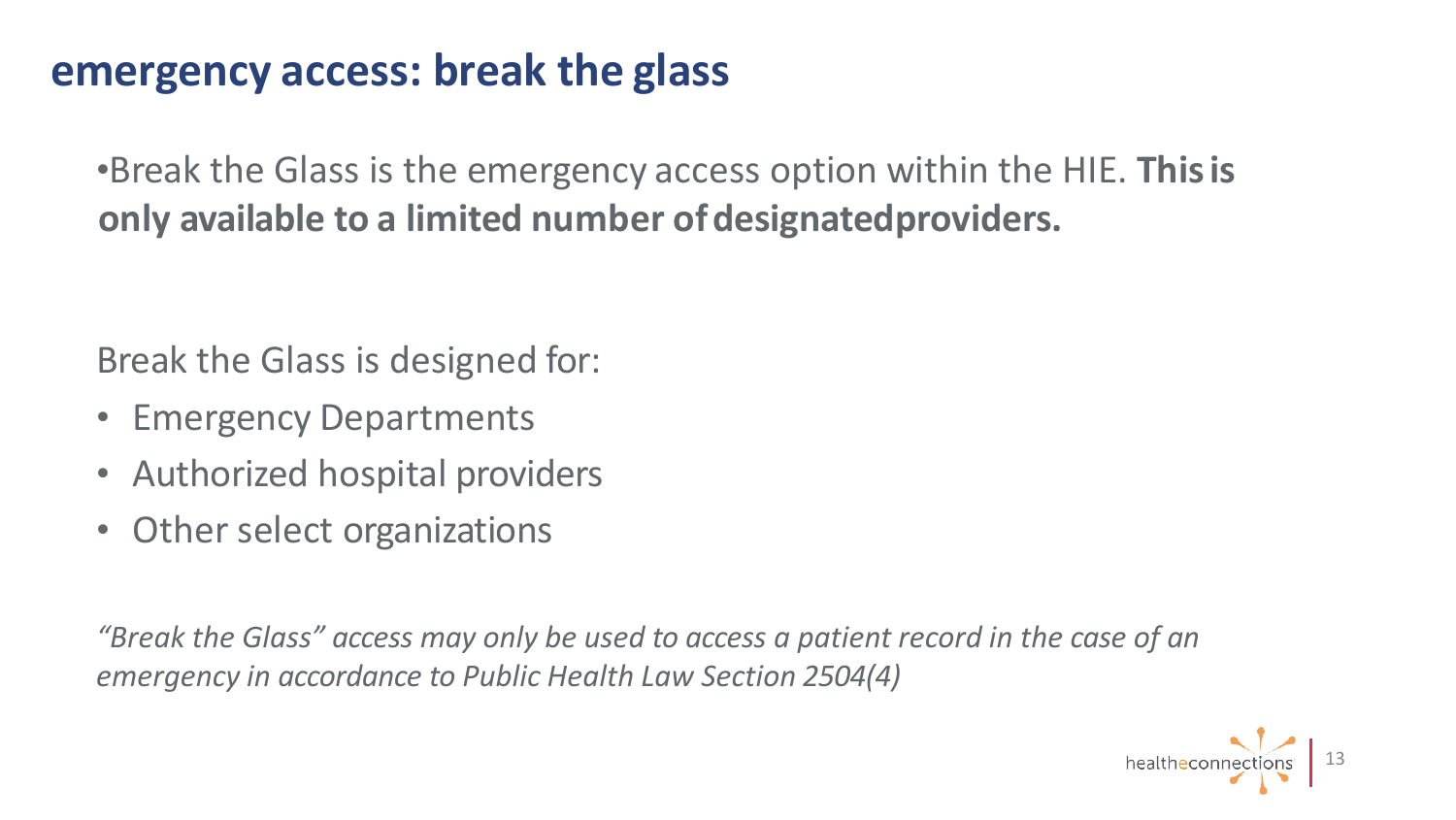# **community-wide deny consent**

Community‐wide Deny Consent is used when the patient does not want any participating organization of HealtheConnections to access their information.

## **This consent must be entered by HealtheConnections Support.**

If patient requests this, you can:

- Give the patient a Community‐Wide Deny form and submit it to HealtheConnections on their behalf
- Instruct the patient to visit an HeC office with photo identification to complete the form
- Instruct the patient to contact HeC directly for a form, have it notarized, and mailed to HeC

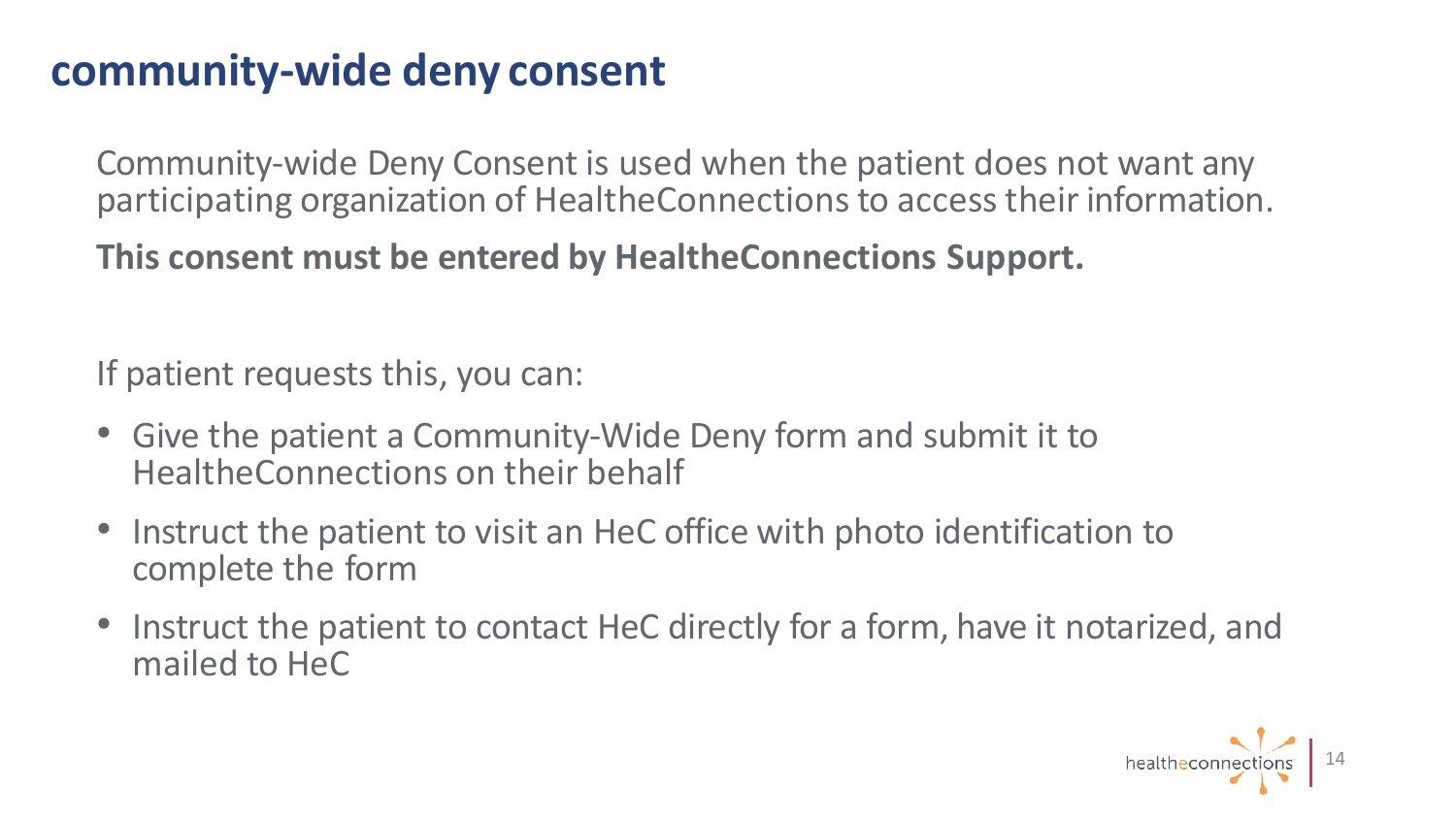# **unlock protected consent**

**For users who view consent valuesthrough the myConnections portal:** In orderto see patients who have selected a "no" or "emergency" consent option, follow the stepsbelow:

**1.** Patients who have selected a "no" or "emergency" consent option will populate an additional **Unlock Protected Consent** button.



**2.** After clicking the button, a pop‐up window will ask if you're certain you want to proceed; click "Ok".



**3.** If there is a "no" or "emergency" consent on file, but it needs to be changed, obtain the patient'supdated consent form and send an encrypted, secure email to our Support Team; **[support@healtheconnections.org](mailto:support@healtheconnections.org)**

**4.** Our support team will thenreview and confirm the consent form and submit the change.

**5.** If there is a Community‐wide Deny Consent on file, then the patient does not want any participating organization of HealtheConnectionsto access their information.

This is what an on-file Community-Wide Deny will look like in the portal:

This Patient Has Declined Access To Their Data Consent In Effect: Patient Site

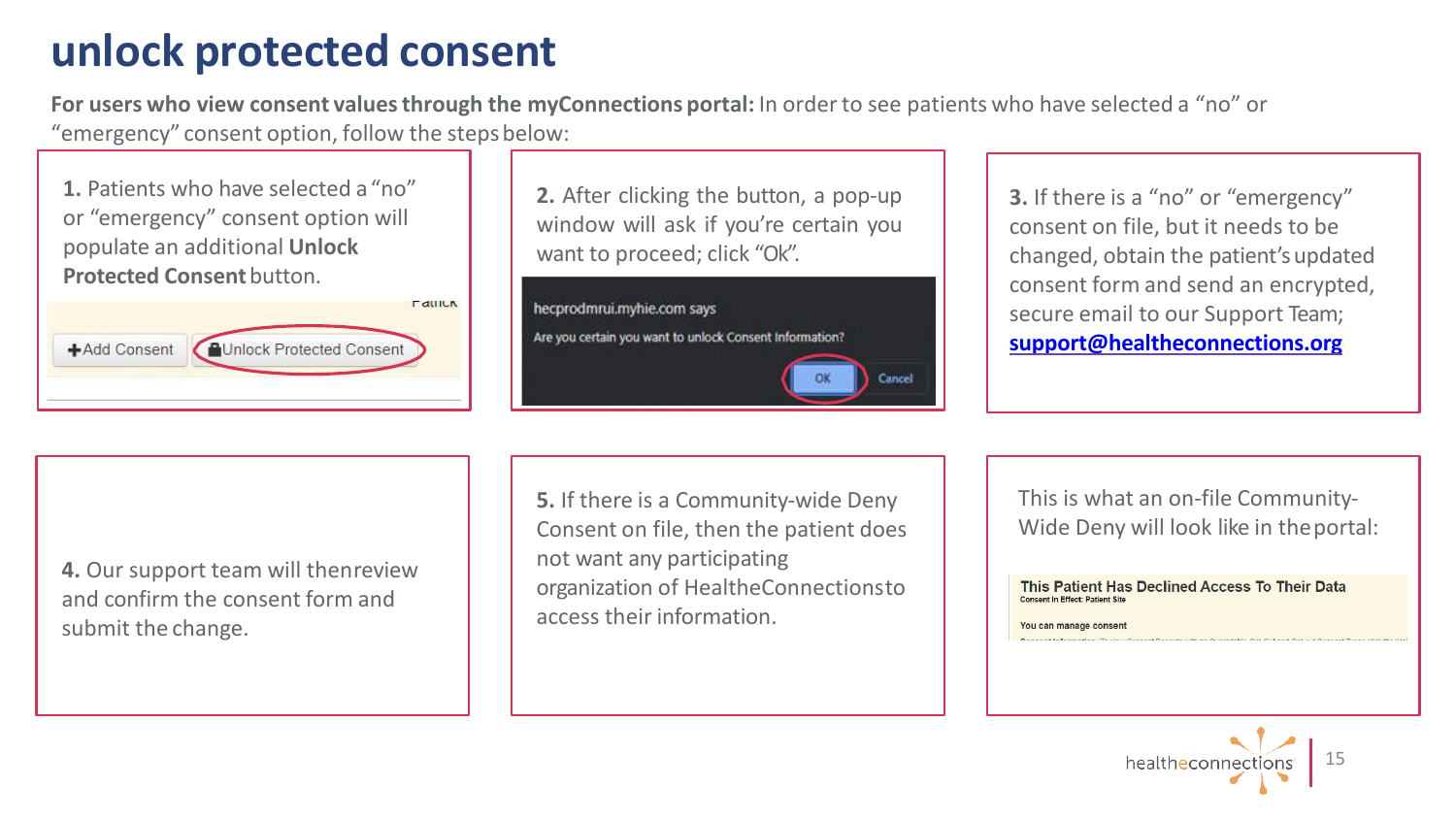# **who can signconsent?**

- **Patients under 18 years:** Parents, Legal Guardians, or State Officials can sign the consent form on behalf of the patient
- **Patients aged 18+ years:** May provide consent forthemselves
- **Health proxy/representative:** If an agent is appointed by a patient in a health proxy document or due to incapacity to legally make healthcare decisions on behalf of the patient, that agent may provide consent for the patient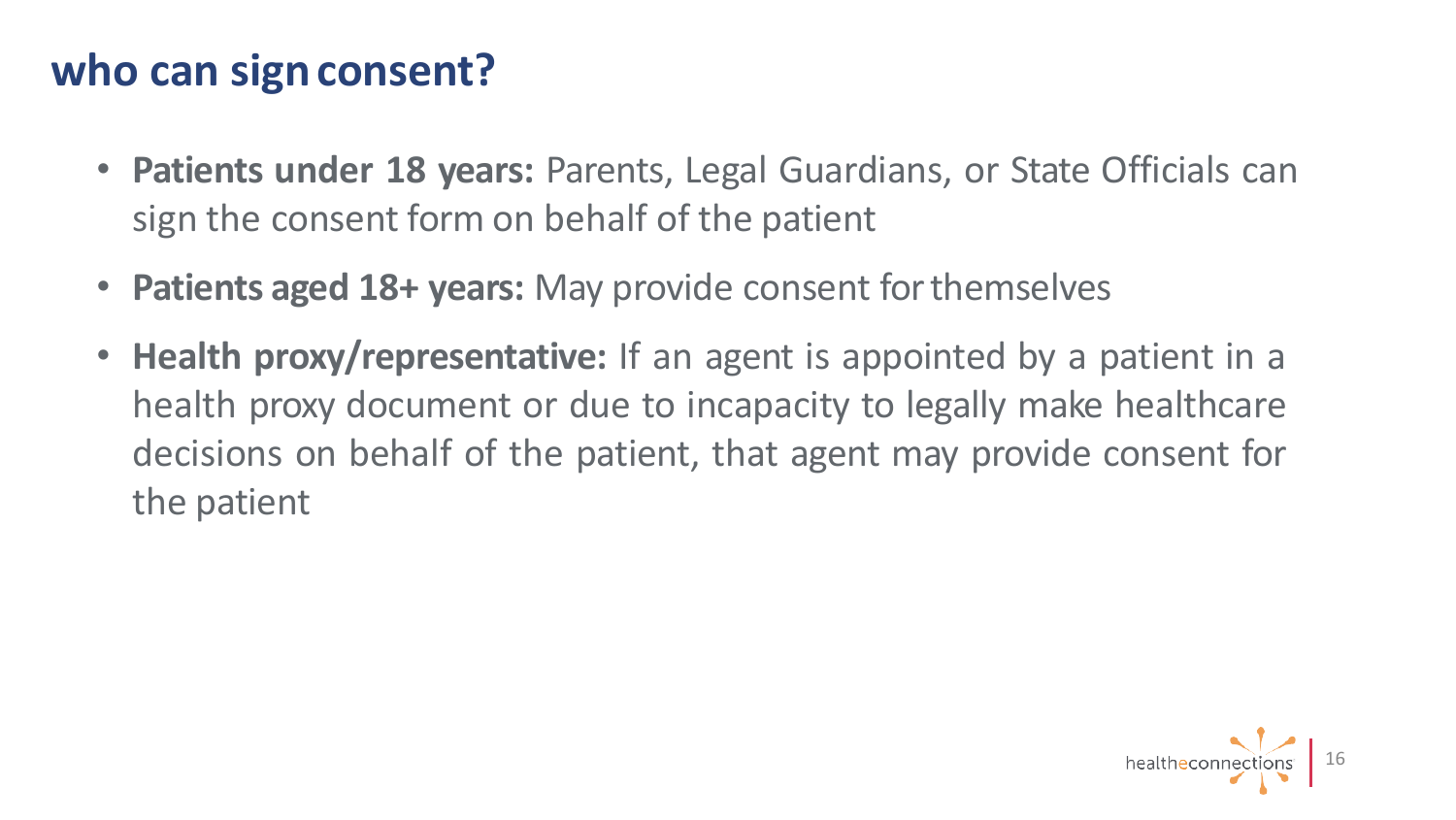# **minor-consented services override**

Patients under 18 years old can override parental/guardian consent for a minor consented service if:

- The parent/guardian has not previously consented
- The parent/guardian has selected "Deny" or "Deny, Except in an Emergency"

A minor cannot override a "YES" consent provided by a parent or legal guardian

Overrides remain in effect ONLY for the duration of the visit and expires upon logging out of your account.

**Parent/guardian shall never be provided information about the minor-consented service or consent override unless authorized by the minor.**

Detailed instructions and policies surrounding this option are provided on our website.

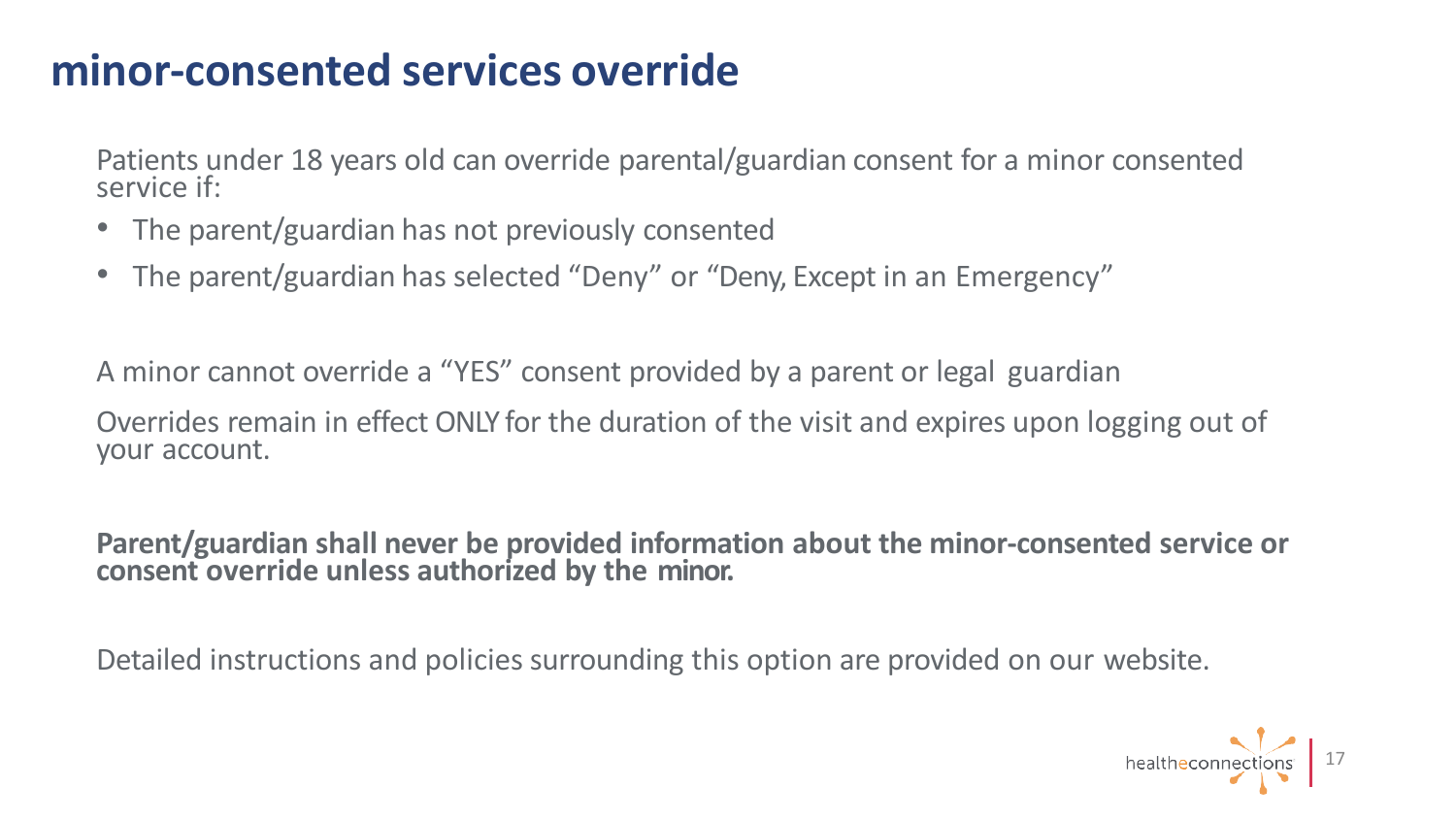## **consent exceptions**

Consent is **NOT** required for:

- Data sources to send patient medical records into HealtheConnections One‐to‐One Exchanges (Ex: Results Delivery)
- Break the Glass emergency situations
	- If patient has not yet consented, or has not selected "Deny to the Participating Organization" or "Community‐wide Deny" consent
- Public Health access

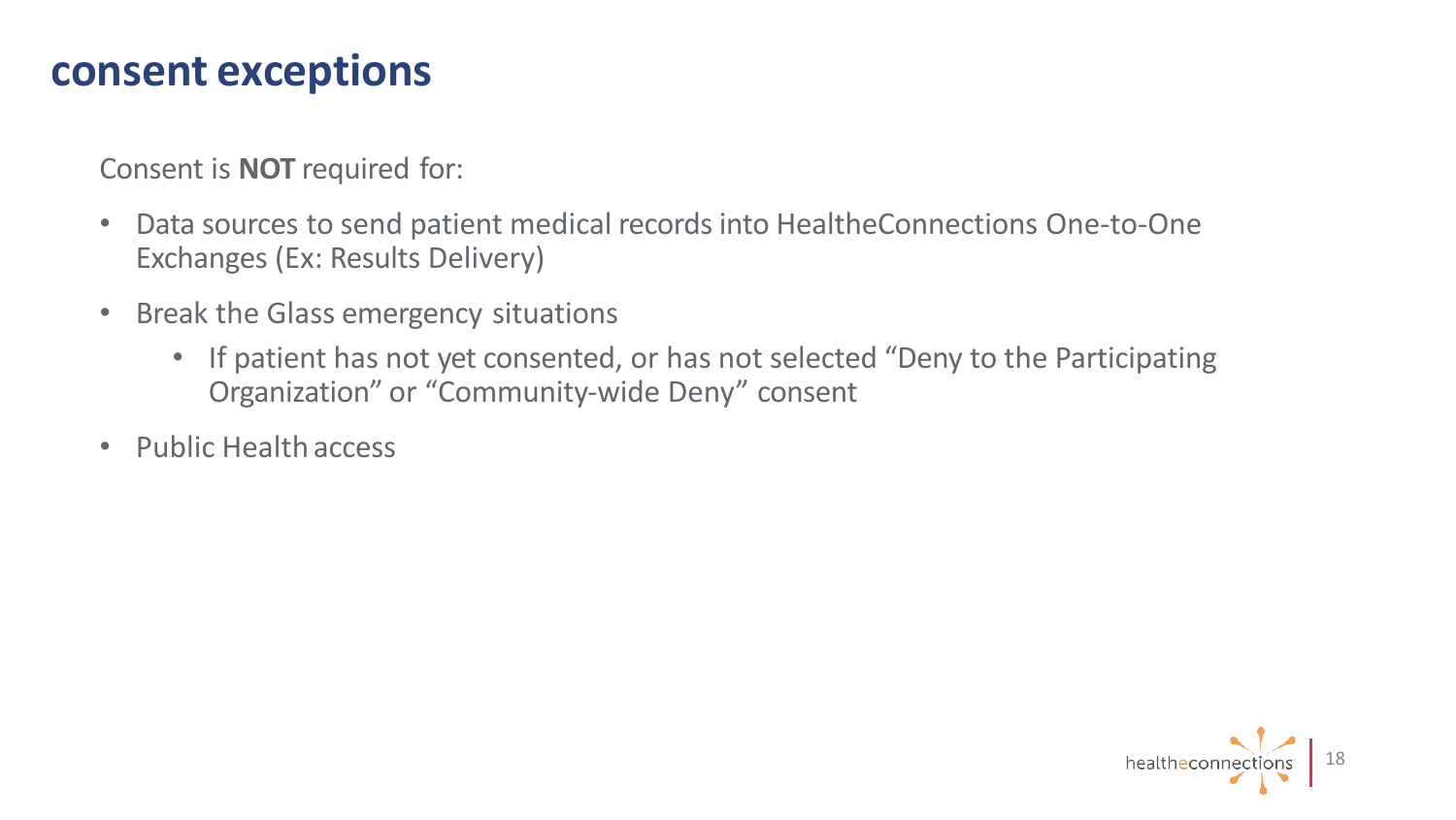# **capturing and maintaining consent**

## **Capturing Consent**

Patient consent can be captured in two ways, depending upon your facility's capabilities:

- Authorized Users can log into myConnections, look up a patient and enterthe patient's consent directly via the portal
- Hospitals and other facilities capture patient consent in their EHRs, which is then sent over electronically to HealtheConnections

## **Maintaining Consent**

Patient consent forms must be kept on file for six (6) years

- Signed paper consent forms can be stored in patient charts OR electronic (scanned) copies of the consent forms can be kept onfile
- Consents are subject to periodicauditing
	- A copy of the patient's signed consent form must be made available in the event of an audit

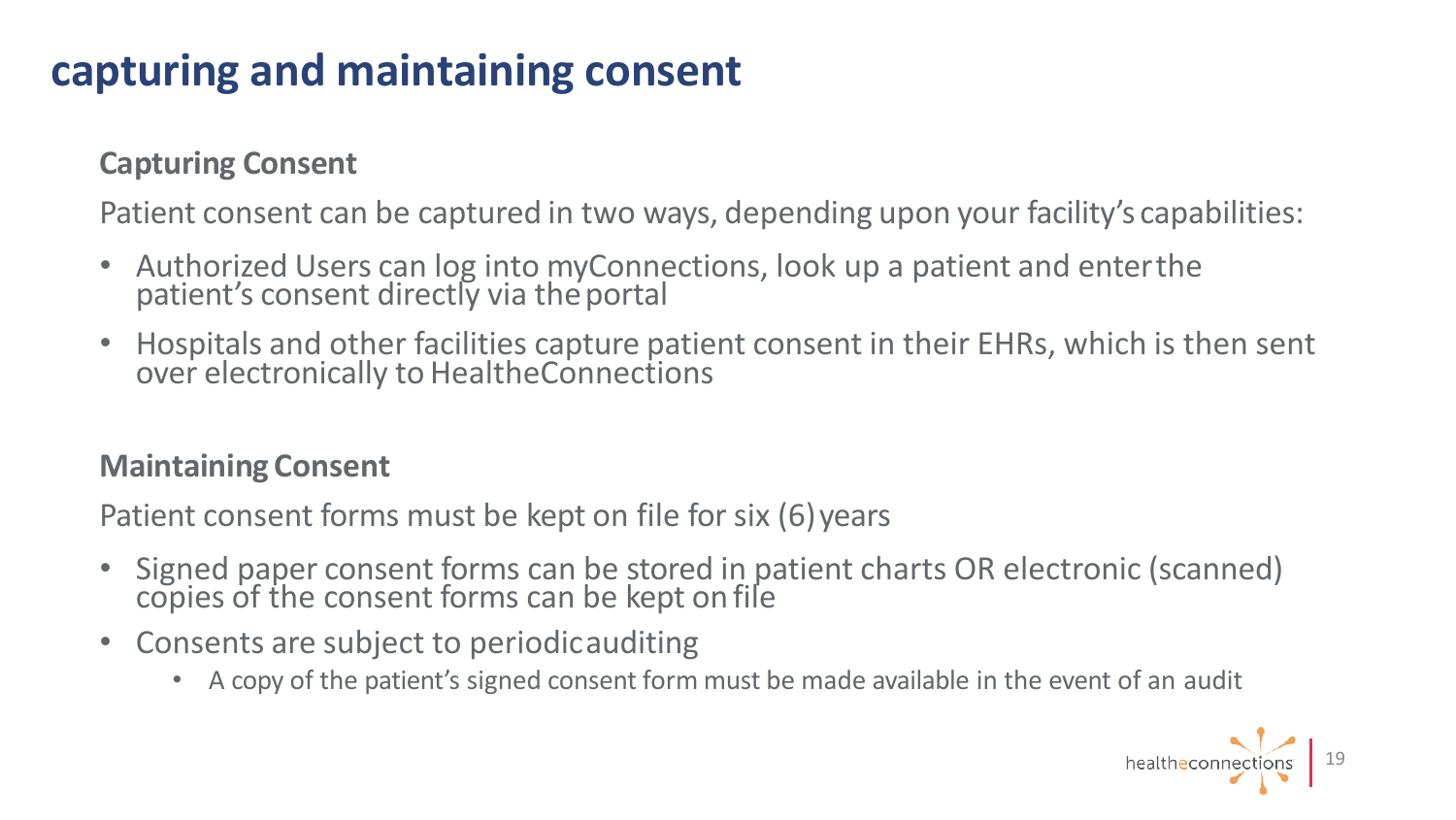# **accessing healtheconnections**

- Visit our website
- Click on "myConnections Login" to access our portal, then bookmark the page

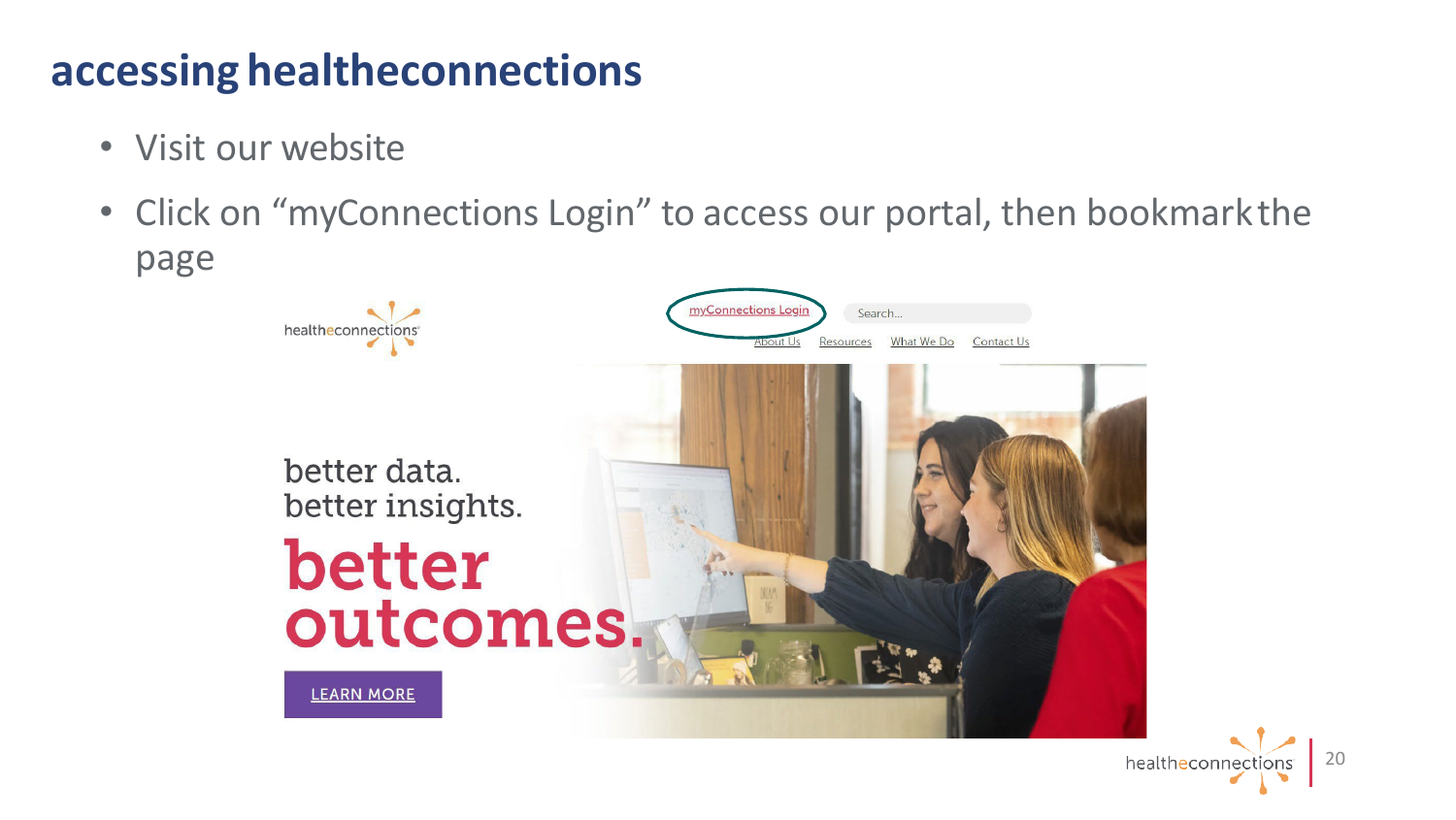# **support options**

**HealtheConnections Support24/7:**

- Email:**[support@healtheconnections.org](mailto:support@healtheconnections.org)**
- Direct Email: **[support@hiemail.healtheconnections.org](mailto:support@hiemail.healtheconnections.org)**
- Phone: **315-671-2241 ext.5**

| <b>Contact</b>    | <b>Business</b> | <b>Off Hours</b>     |
|-------------------|-----------------|----------------------|
| <b>Method</b>     | <b>Hours</b>    |                      |
| <b>Phone</b>      | Immediate       | Immediate            |
| <b>Voice Mail</b> | 2 hrs           | 4 hrs                |
| e-mail            | 4 hrs           | <b>Next Business</b> |
|                   |                 | Day                  |



Others to support you:

- Your account manager
- Your RHIO Administrator
	- If you do not know who your RHIO Administrator or Account Manageris, contact **[support@healtheconnections.org](mailto:support@healtheconnections.org)**

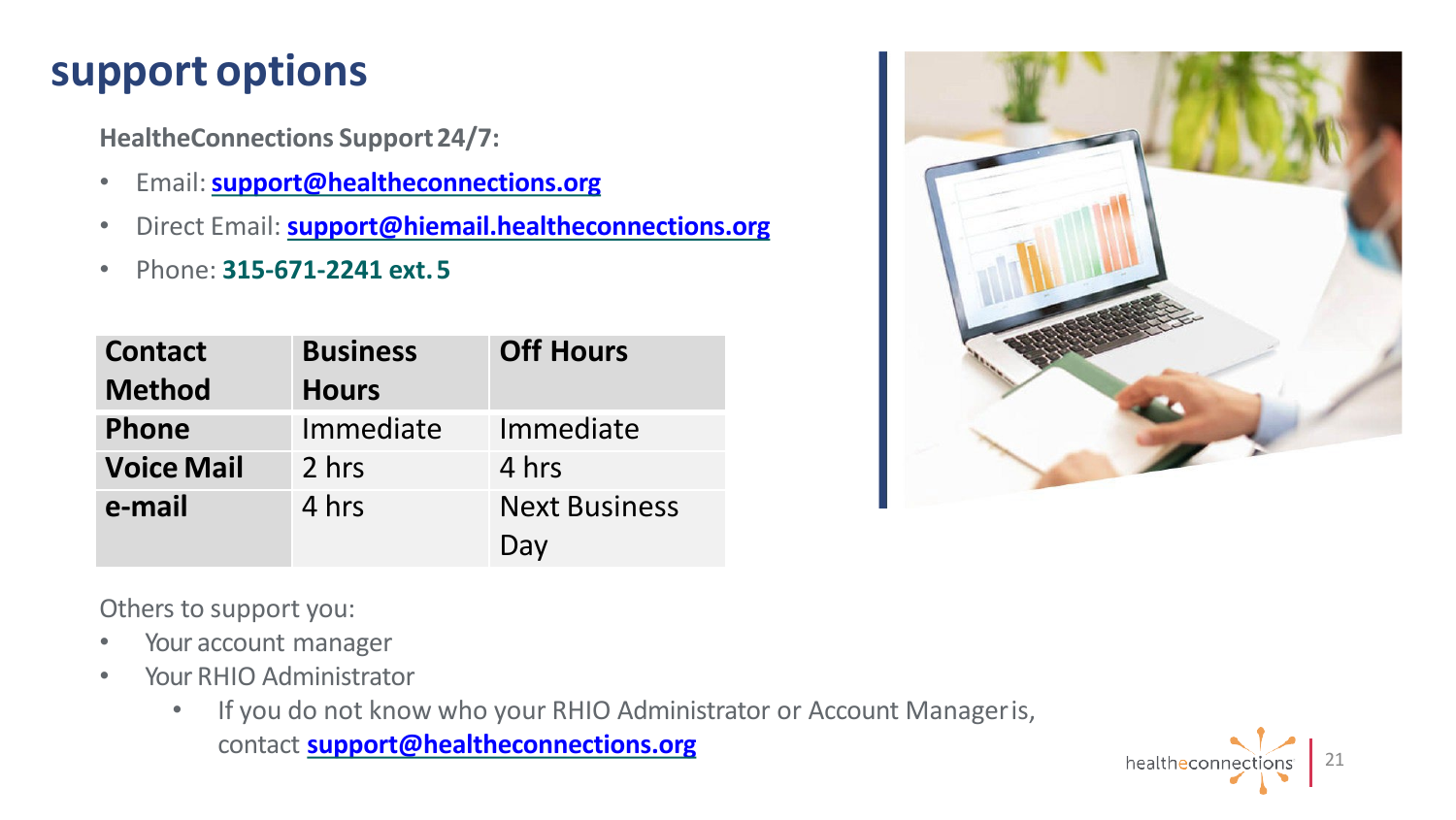# **thank you**

Now that you've completed your training, follow the steps belowto proceed:

- Fill out the **[user form,](https://hec2021.flywheelsites.com/wp-content/uploads/2021/09/Authorized-User-Certification-and-Application_09_10_2021.pdf)** located on the Training section of our **[website](https://www.healtheconnections.org/)**.
- Submit your form to your RHIO Administrator.
	- If you are unsure who your RHIO Administrator or Account Manager is, our Support team can assist you. Simply email them at**[support@healtheconnections.com](mailto:support@healtheconnections.org)**
- After submitting your form, you will receive an email from HealtheConnections with your login credentials.
- You will then be prompted to activate a Multi-Factor Authentication.
- Then, you can sign in and start using the portal. It's that simple!